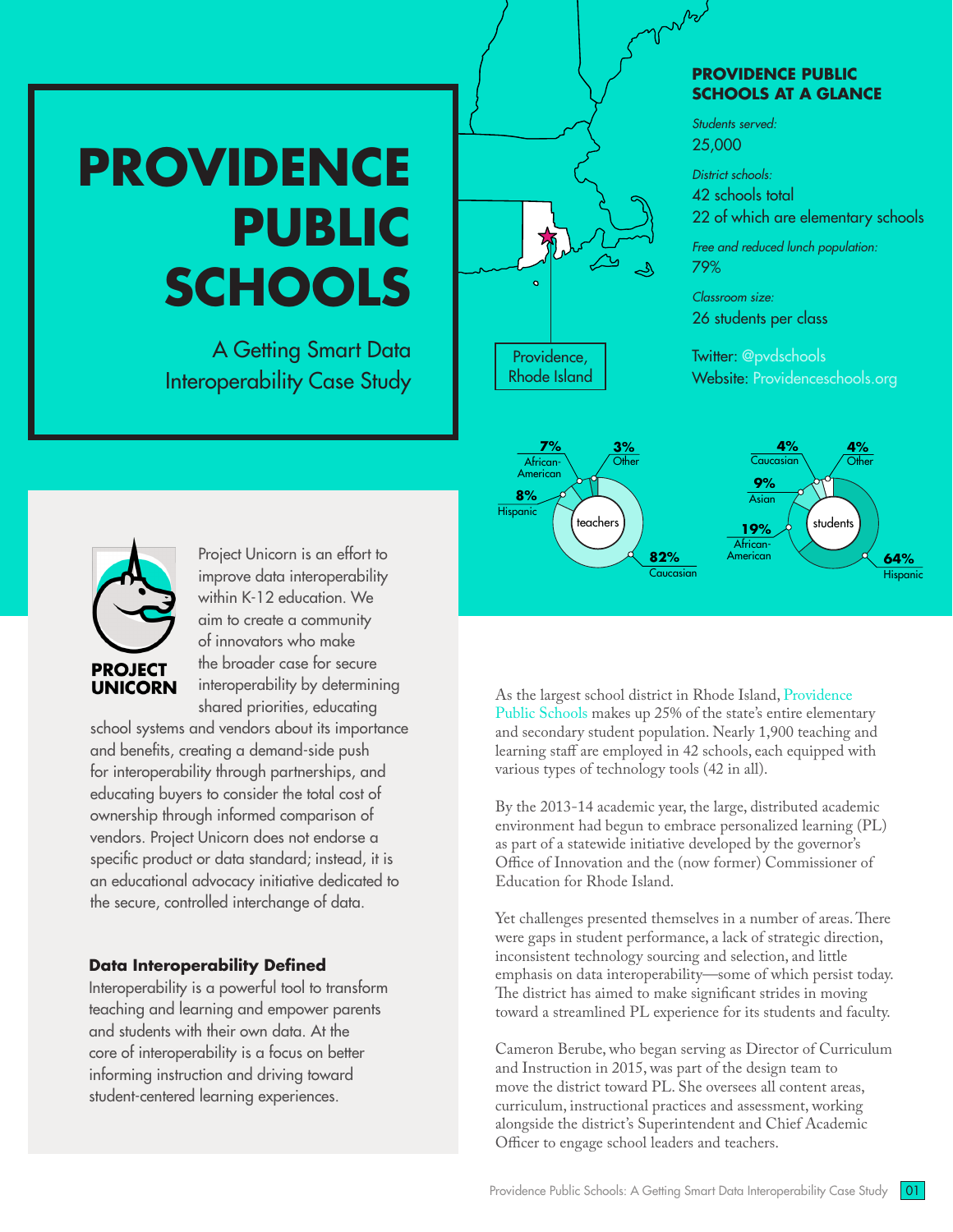# Looking Ahead While Instituting Change

As part of this broader team, Berube developed a contextualized strategic direction for the district in creating PL standards that include culturally responsive pedagogy, bolstering teachers' efforts toward blended practices, accommodating a rising English language learning population, and instituting best practices for all learners. A five-year plan was developed, with input from parents, students and community organizations.

While the plan was constructed with a sense of urgency, it wasn't intended to be hastily implemented.

*"My belief about change is it's a long, slow process that requires input and buy-in from students and teachers," Berube said. "That's what creates longlasting change. We need to provide methodical, purposeful support for good instruction – and it has to happen side by side with our teachers."*

Building what Berube calls a "behind-the-scenes" structure to support PL has involved investigating devices and systems and finding innovators and early adopters among the faculty. "Putting tools in teachers' hands to make their jobs easier improves learning."

In partnership with [InnovateEDU](http://www.innovateedunyc.org/) and Rhode Island's [Highlander Institute](http://www.highlanderinstitute.org/), leaders from Providence Public Schools agreed to participate in an implementation study during the 2016-17 academic year for a PL tool called Cortex. The study would engage technical staff as well as coaches and programmatic personnel. Teachers were trained in anticipation of a September launch.

Laura Jackson, the Institute's EdTechRI Testbed manager who worked on the project, said: "There's no other district like Providence within the state; more and more they're being recognized as a leader in blended and personalized learning, with a demonstrated willingness to pivot toward reimagined physical space, small-group instruction and leveraging digital content."

A compressed timeline led to technical challenges in terms of data transfer and configuration required for the launch. Miscommunication occurred between the programmatic and technical teams, which were separately in contact with the support team at Cortex. The tool's two-way API also raised red flags for district leaders in terms of privacy – and it wasn't compliant with Providence's existing Student Information System.

## Acquiring Tech and Processes That Support All Learners

Could the approach to a rollout have gone more smoothly? Sure. In a fair retrospective, however, one must acknowledge the broader challenges involved. Like many public school districts across the U.S., Providence has budget constraints that impact human resources.

*"Our technology office hasn't added staff; nor have we increased the size of our research planning and accountability team," Berube said.* 

Without a dedicated staff member to oversee a complex implementation such as in the Cortex pilot, it's easy to see how well-intentioned plans could get forestalled. (Constant collaboration is difficult to achieve when staff members are already overloaded in their day-to-day roles.)

Providence Public Schools also has a higher than average mobility rate for the state – student turnover that has a potentially disruptive effect on the classroom environment and demonstrates the need for automated, real-time data transfers so that student rosters and associated accounts are updated regularly. Berube cited it as a reason for adopting recognized standards, such as the [Ed-Fi Data Standard](https://www.ed-fi.org/), moving forward.

"Data interoperability is an imperative for multiple reasons. Regarding the high mobility rate within Providence Public Schools, it allows for students to have immediate access to the curricular tools and resources in their home school at the moment of entry, which ensures that there is no loss in learning time."

*– Cameron Berube, Director of Curriculum and Instruction, Providence Public Schools*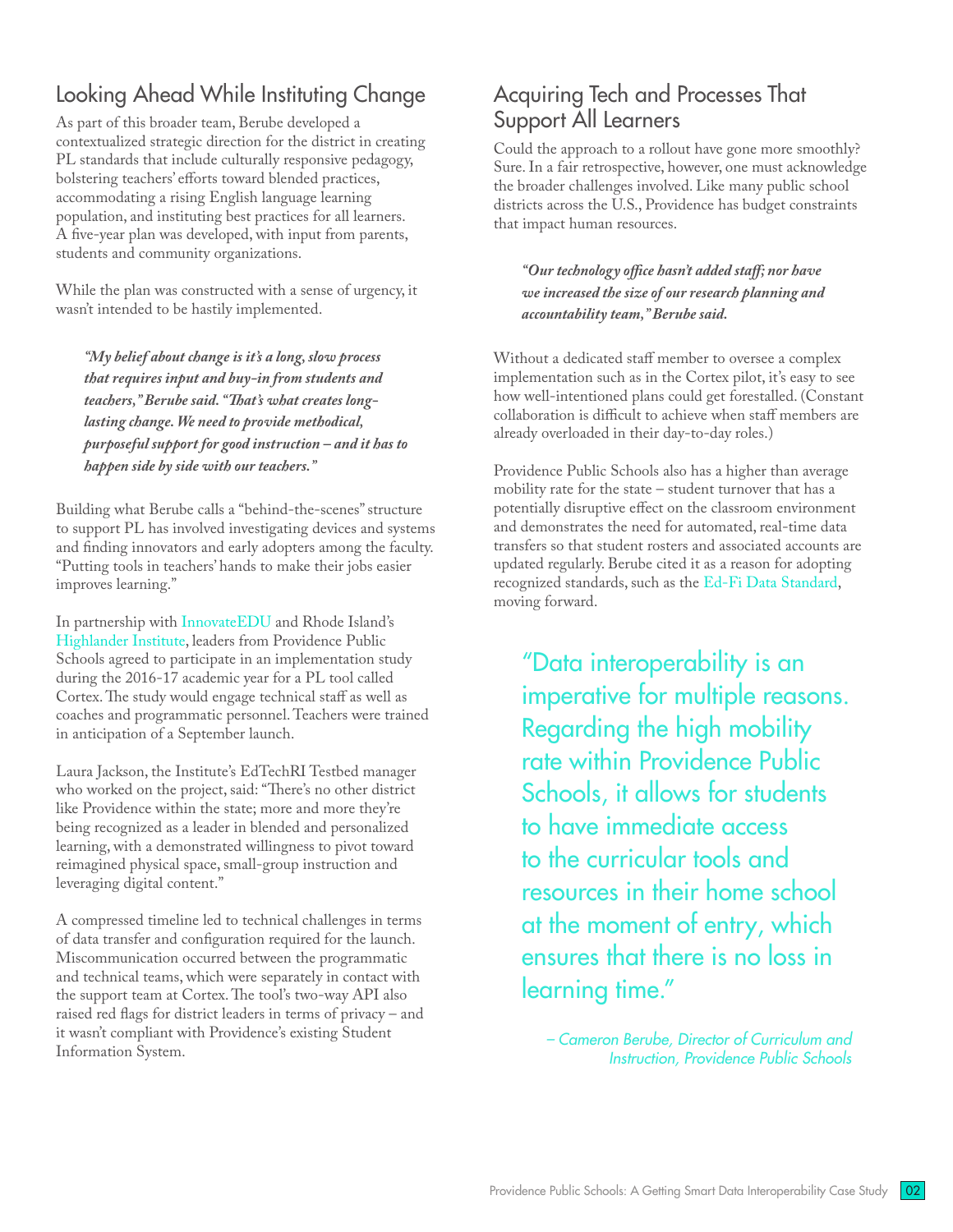Berube acknowledges that district-level PL processes for adopting or piloting new edtech products must accommodate students at all points in the learning spectrum.

*"We have two newer high schools supported by a \$3M Carnegie Corporation grant that upon opening had already been thinking about space and standardized instruction; it's my job to ensure that those schools don't get held back by policies we create regarding technology acquisition, adoption or data interoperability."* 

## Reconsidering Functionality and Usability

In fall 2017, teachers who had previously trained to use Cortex will begin implementation as part of the pilot. Regarding all edtech tools, Providence places priority on standards as a sorting criterion, so that teachers can easily obtain standards-based data. Berube emphasized several other points on this front:

- Within the tool, teachers have to be able to sort for **different sizes of content.** For example, being able to segment a small individual assignment for computer work or segment a group of students versus a class project. Prefabricated playlists exist; however, some teachers prefer to get to the "granular" level, editing, remixing and exporting data that work best for them. "Teachers need alignment to the academic standards they're utilizing at the full breadth of that standard," Berube said.
- The usability experience with a particular tool or platform **must be flexible.** Edtech tools built *without* the input of educators often disappoint in terms of anticipated use cases. "A variety of features is a nice-to-have, but ultimately, the technology must suit our teachers' needs. Does it allow for flexible grouping within instruction modules? Can the tool recommend variations of student groups based on existing performance data? The usability experience is key," Berube said, "and unfortunately often falls short of expectations."
- End users must be considered from the beginning **including how data reports can be pulled.** "These tools aren't just for our faculty and staff; parents and students need to see it and be able to understand it," Berube explained. "Personalized learning platforms are often a one-stop shop connected to a course that offers access to teachers, students and parents." A lack of consideration about data usage can lead to a lot of manual work and big headaches for teachers and academic coaches.
- The flow of data must be bidirectional. When using externally developed tech tools, access to one's own data isn't always a given – and it needs to be. "Most companies only get data going in one direction, and most surprisingly,

it's often heading in theirs – whereas my teachers only can access a PDF from," Berube said. "Not only is this inefficient; it's unhelpful for both students and the district at large in the long term." Additionally, security and privacy concerns come into play and can delay implementation, as was the case with the Cortex pilot.

Accessing and interpreting data is critical to assessing progress and making instructional shifts to accommodate students' needs. Providence Public Schools uses adaptive assessments in both reading and math to measure students' growth; these are administered three times a year (at the beginning, middle and end of the academic year). Tests administered at the beginning of the year are used as a baseline, but they only reveal a slice of students' academic journeys. In-class tools can serve to illuminate the rest.

## Tackling School Improvement Head-On

*"Part of my role involves thinking about where the efficiencies exist," Berube said. "I don't want my teachers staying up at night on Google Docs trying to figure out how things are tagged; I want them immediately seeing what they need ... to know how to structure their lessons. We're collecting cycles of data, and yet the data have not been working for us."* 

Berube has instituted professional learning in the form of instructional rounds, which place principals into strategic cohorts that visit each other's schools. They write their own problem of practice, examine patterns and commonalities across schools, and engage in deep conversations about what selfdirected learning really looks like for students. They also receive feedback and support from their peers.

"Our principals are able to set their needs based on data within their building, and look deeply at the instructional core," Berube said. "A principal the other day remarked that they were relieved to have "voice and choice" over edtech tools and instructional methods for their school in a way that serves their long-term vision."

Through the district's annual vendor fair, 30 pre-vetted edtech companies (and counting) showcase their tools to principals and teacher leaders, who benefit from negotiations the district has already conducted on their behalf regarding schoolwide licenses and discounted fees. Among the criteria Providence uses is whether or not a company's product has demonstrated impact in an urban district. As of this year, API integration will also be factored into contracts.

Providence's emphasis on distributed leadership echoes in this context as well.